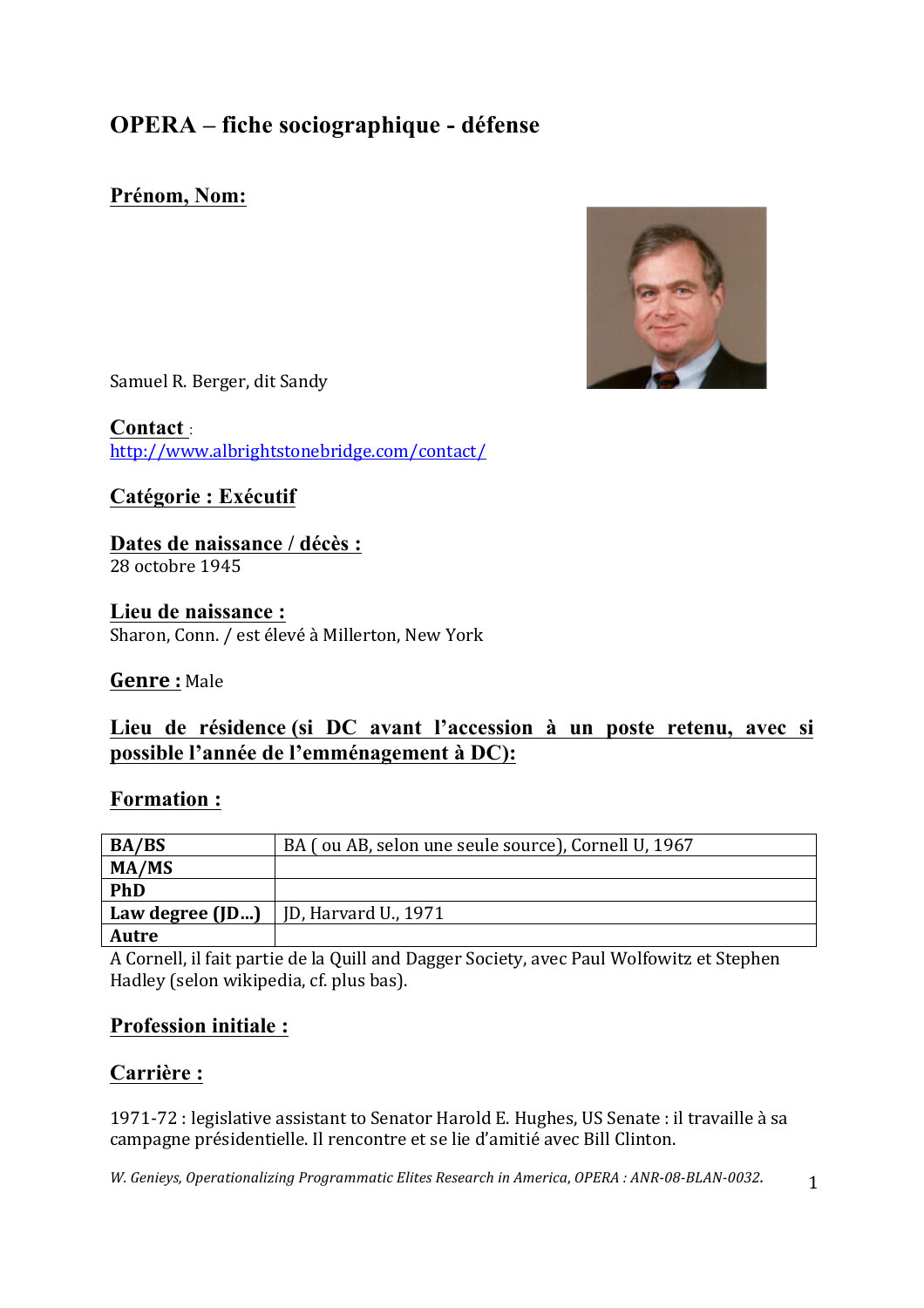1972 : Spl assistant to Mayor John V. Lindsay, City of NY

1973 – 77 : ptnr., Hogan & Hartson LLP, Washington DC

 $1977 - 80$ : deputy director, policy planning staff, US Dept of State, Wash DC

1981 – 92 : ptnr., Hogan & Hartson LLP, Washington DC ; international strategic advisor

1992 : assistant director national security, Presdl Transition Team

 $1993 - 97$ : deputy assistant to the President for national security affairs, NSC, Wash DC

 $1997 - 00$  : assistant to the Pres for nat security affairs, National Security Council, Wash DC

2001 - : Co-chairman, co-founder, Stonebridge Internat. LLC, Wash DC

2007 – 09 : Foreign policy advisor to Senator Hillary Clinton, US Senate, Wash DC

Author: Dollar Harvest, 1971, (with others) Manual of Foreign Investment in the United States, 1984

### **Sources biblio/bio, articles, divers.**

#### **Samuel R. Berger**

**Insight** into Emerging Markets: Assessing the Risks and Opportunities From assessing political risk and shaping market strategy to working with on-the-ground partners, Mr. Berger helps clients successfully navigate business operations and growth opportunities in emerging economies. Mr. Berger and the Albright Stonebridge team provide clients with the solid foundation and strategic foresight needed for critical investment and growth plans in the BRIC countries and beyond.

Samuel R. Berger is Chair of Albright Stonebridge Group, a global strategy firm, which is affiliated with Albright Capital Management, an investment advisory firm focused on emerging markets.

Mr. Berger works across nearly all of the firm's engagements and regions, with a strong focus on Asia. Russia and Central Asia, and the Middle East. From 1997-2001, Mr. Berger served as National Security Advisor to President Bill Clinton.

In that capacity, he drove policy across a range of issues  $-$  the fight against terrorism; Iraq; advancing the peace process in the Middle East; and building our relations with India and China, among others.

Mr. Berger also served as Deputy National Security Advisor during President Clinton's first term; as director of national security for the 1992 Clinton-Gore Transition; and as Senior Foreign Policy Advisor to Governor Clinton during the 1992 presidential campaign.

Mr. Berger has had a distinguished career in both the public and private sectors. Prior to his service in the Clinton Administration, Mr. Berger spent 16 years in the Washington law firm of Hogan & Hartson, where he headed the firm's international group.

Earlier, Mr. Berger served as special assistant to former New York City Mayor John Lindsay and legislative assistant to former U.S. Senator Harold Hughes of Iowa, and to then-Congressman Joseph Resnick of New York. Mr. Berger also served as deputy director of the policy planning staff at the Department of State under Secretary Cyrus Vance from 1977 to 1980.

Mr. Berger is an active participant in the Aspen Strategy Group and the U.S.-India Strategic Dialogue and serves on the International Advisory Council of the Brookings Doha Center.

Mr. Berger is also a member of the International Crisis Group Board of Trustees, and serves on the Advisory Board of America Abroad Media, the Board of Directors of World Food Program U.S., and the Board of Directors of CDC Development Solutions (formerly Citizens Development Corps).

Mr. Berger received his B.A. degree from Cornell University and his J.D. degree from Harvard Law School. Source : http://www.albrightstonebridge.com/team/ consulté le 4 décembre 2013

**Samuel Richard "Sandy" Berger** (born October 28, 1945) was United States National Security Advisor, under President Bill Clinton from 1997 to 2001. In his position, he helped to formulate the foreign policy of the Clinton Administration. During this time he advised the President regarding the Khobar Towers bombing, Operation Desert Fox, the NATO bombing campaign against Yugoslavia, responses to the terrorist bombings of American embassies in Kenya and Tanzania, and the administration's policy of

*W. Genieys, Operationalizing Programmatic Elites Research in America, OPERA*: ANR-08-BLAN-0032. 2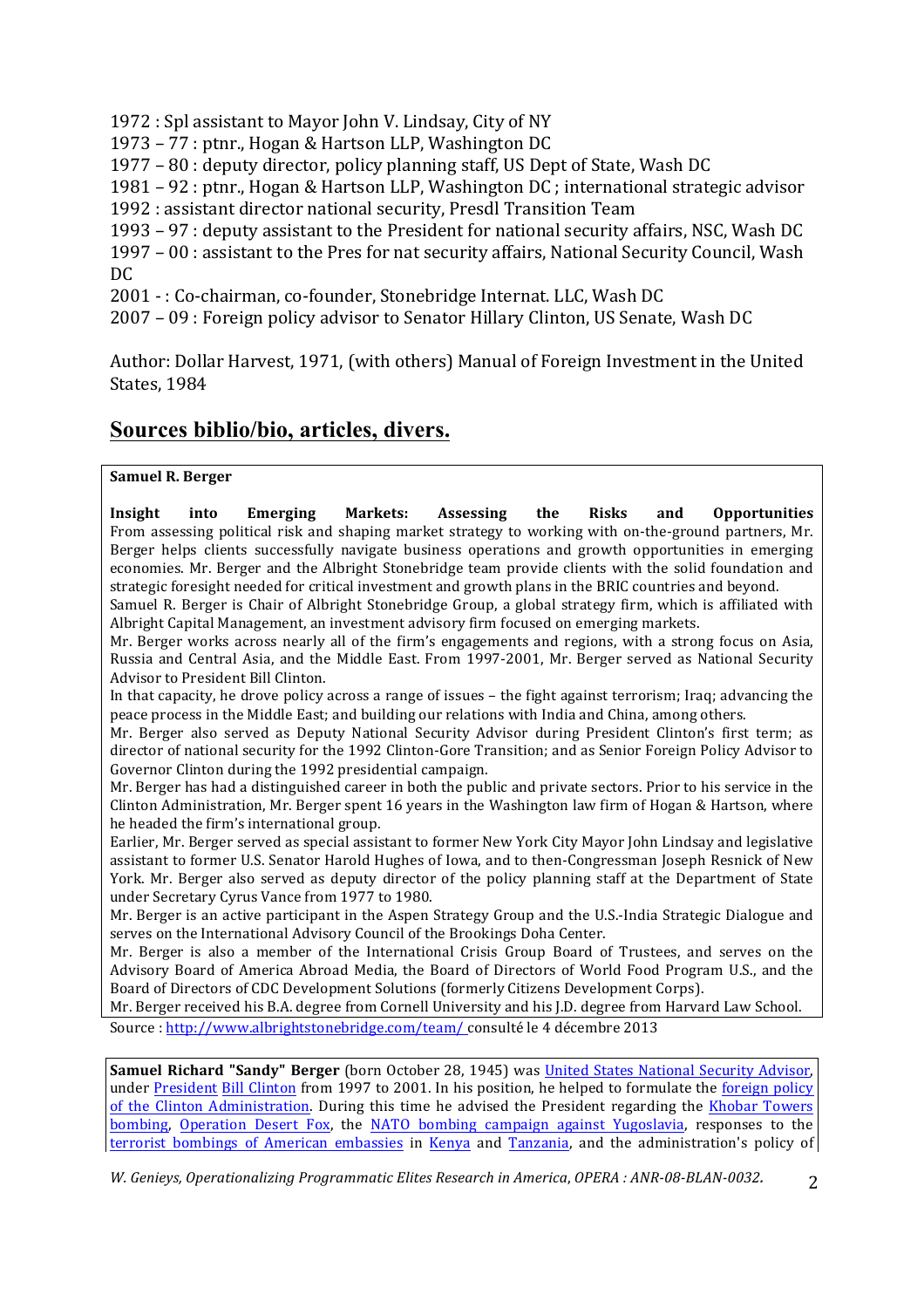engagement with the People's Republic of China.<sup>[1]</sup> He was also one of the prominent actors of the Camp David 2000 Summit.

Before joining the administration, Berger had worked as an international trade attorney; currently, he is chairman of an international advisory firm and chairman of the board of an international investment fund. He lives in the Georgetown section of Washington, D.C., is married to Susan Berger and has three children (one son and two daughters).

In April 2005, Berger pled guilty to a misdemeanor charge of unauthorized removal and retention of classified material from the National Archives in Washington. According to the lead prosecutor in the case Berger only took copies of classified information and no original material was destroyed.

Berger served as a foreign policy adviser to Senator Hillary Clinton in her 2008 presidential campaign.<sup>[2]</sup>

# **Early life**

Originally from Millerton, New York where his parents ran an Army-Navy store (and born in nearby Sharon, Connecticut), Berger graduated from Webutuck High School in 1963, and earned his Bachelor of Arts degree from Cornell University in 1967  $\frac{31[4]}{4}$  and his Juris Doctor (J.D.) degree from Harvard Law School in 1971. At Cornell, Berger was a member of the Quill and Dagger society with Paul Wolfowitz and Stephen Hadley. Opposed to the Vietnam War, Berger began working for Senator George McGovern's presidential campaign in 1972. While there, he met Bill Clinton, forming a friendship that would last for decades. Berger later urged Clinton to run for president.<sup>[5]</sup>

After the McGovern campaign, Berger gained experience working in a variety of government posts, including serving as Special Assistant to former New York City Mayor John Lindsay and Legislative Assistant to former U.S. Senator Harold Hughes of Iowa and Congressman Joseph Resnick of New York. He was also Deputy Director of Policy Planning for the U.S. State Department from 1977 to 1980 under Secretary of State Cyrus Vance during the Carter administration.<sup>[6]</sup>

After leaving the State Department, Berger went on to join the law firm Hogan & Hartson where he helped expand the firm's international law practice. As a partner, he opened the firm's first two international offices, in London and Brussels.<sup>[5]</sup> "Sandy Berger," Nancy Pelosi said in 1997, "was the point-man at... Hogan & Hartson... for the trade office of the Chinese government. He was a lawyer-lobbyist."<sup>[7]</sup>

# **Clinton administration**

Berger served as Senior Foreign Policy Advisor to Governor Clinton during the campaign, and as Assistant Transition Director for National Security of the 1992 Clinton-Gore Transition. During Clinton's first term of office (1993–1997), Berger served as deputy national security advisor, under Anthony Lake in the National Security Council. In Clinton's second term of office, Berger succeeded Lake as Assistant to the President for National Security Affairs from 1997 to 2001.

# **Post-government**

After leaving the Clinton administration, Berger became chairman of Stonebridge International, an international advisory firm he co-founded in 2001 which focuses on aiding companies in their expansion into markets such as Brazil, China, India, and Russia.<sup>[6]</sup> Berger is also Chairman of the DB Zwirn Global Advisory Board, an international investment fund and merchant capital provider founded in 2001 and with offices throughout North America, Europe and Asia.<sup>[8]</sup> Berger is an Advisory Board member for the Partnership for a Secure America, a not-for-profit organization dedicated to recreating the bipartisan center in American national security and foreign policy. He also serves on the International Advisory Council of the Brookings Doha Center.

In late 2003, Berger was called to testify before the  $9/11$  Commission regarding steps taken against terrorism during his tenure and the information he provided to his successor, Condoleezza Rice. At the time, Berger was also acting as an informal foreign policy advisor to Senator John Kerry during his campaign for the presidency. He quit his advisory role after controversy arose regarding his preparations for testifying before the September 11 committee.<sup>[9]</sup>

Berger currently serves on the Advisory Board of the National Security Network, and he is Chair of Albright Stonebridge Group.

# **Controversy**

#### **Stock ownership**

In November 1997, Berger paid a \$23,000 civil penalty to settle conflict of interest allegations stemming from his failure to sell his stock of Amoco Corporation as ordered by the White House. Berger was advised by the White House to sell the stock in early 1994. Berger said he had planned to sell the stock, but then

*W.* Genieys, Operationalizing Programmatic Elites Research in America, OPERA : ANR-08-BLAN-0032. 3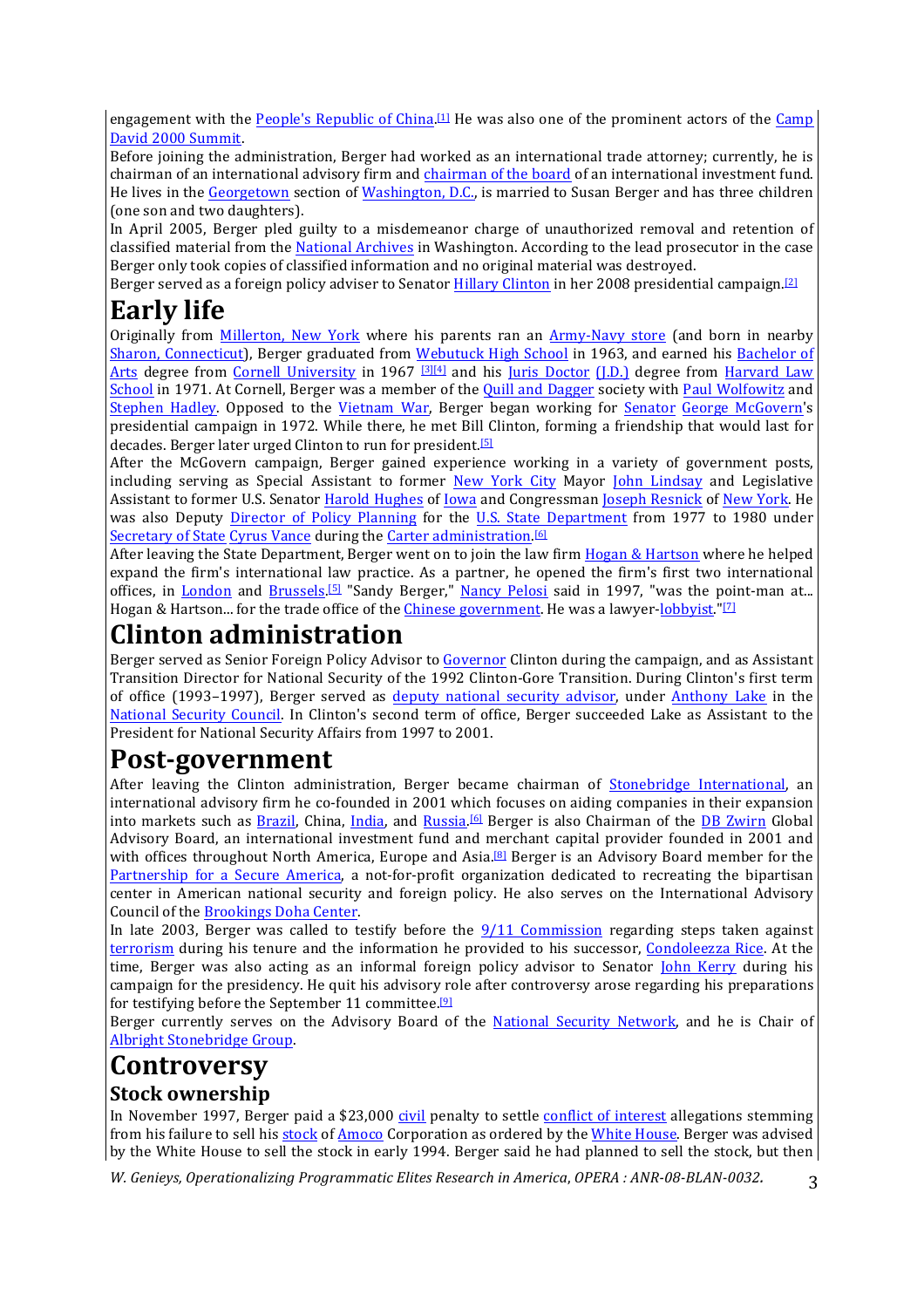forgot. He denied knowingly participating in decisions in which he had a financial interest. With no evidence that Berger intended to break the law, the U.S. Justice Department determined a civil penalty was adequate for a "non-willful violation" of the conflict of interest law.<sup>[10]</sup>





#### 6–

Sandy Berger with President Clinton and Madeleine Albright

In 1999, Berger was criticized for failing to promptly inform President Clinton of his knowledge that the People's Republic of China had managed to acquire the designs of a number of U.S. nuclear warheads. Berger was originally briefed of the **espionage** by the *United States Department of Energy (DOE)* in April 1996, but did not inform the president until July 1997 [11][12]

A number of Republicans, including then presidential hopeful Lamar Alexander, called for Berger's resignation. They accused him of ignoring the allegations of Chinese espionage. "For his unwillingness to act on this serious matter, Mr. Berger should resign", Alexander said. "If he does not, he should be relieved of his duties by President Clinton."[13] President Clinton rejected the calls: "The record is that we acted aggressively," Clinton said. "Mr. Berger acted appropriately." $[14]$ 

**T** asked DOE to widen and deepen its investigation, to intensify as they were planning their counterintelligence efforts to brief the Congress[.] [W]ithin several weeks the **FBI** had opened up a full investigation on the prime suspect. So I took the actions that I believe were appropriate. I get an awful lot of threat information every day. I have to make a judgment as to what I brief the president on and what I don't. In 1997, when this was clearly a pattern and a systemic problem, I thought it was essential for the president to know  $-$  Sandy Berger, May 29, 1999.[15]

**"**

### **Unauthorized removal of classified material**



The National Archives building in Washington, DC

On July 19, 2004, it was revealed that the U.S. Justice Department was investigating Berger for unauthorized removal of classified documents in October 2003 from a National Archives reading room prior to testifying before the  $9/11$  Commission. The documents were five classified copies of a single report commissioned from Richard Clarke, covering internal assessments of the Clinton administration's handling of the unsuccessful 2000 millennium attack plots. An associate of Berger said Berger took one copy in September 2003 and four copies in October 2003.<sup>[16]</sup>

*W.* Genieys, Operationalizing Programmatic Elites Research in America, OPERA : ANR-08-BLAN-0032. 4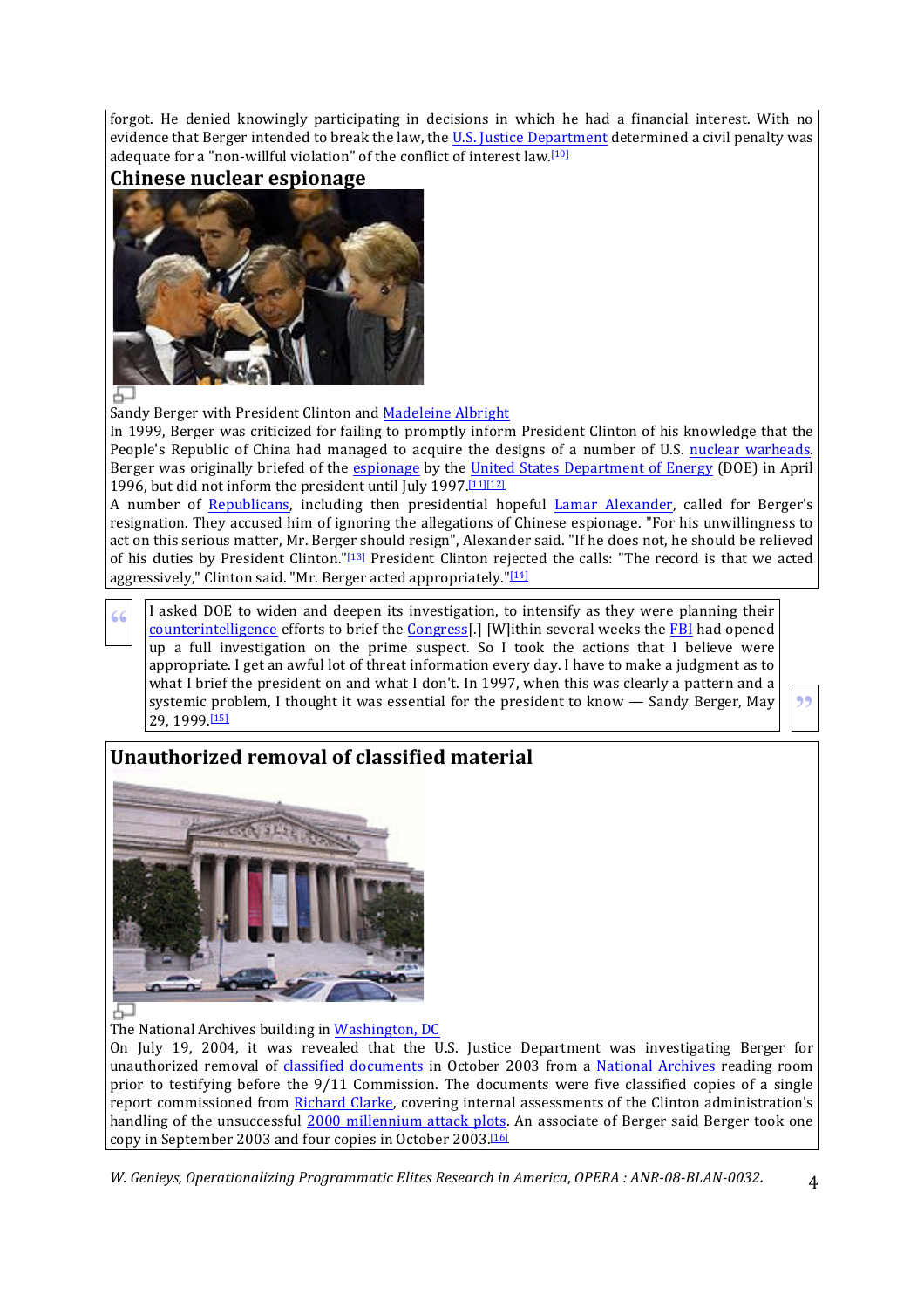After a long investigation, Justice Department prosecutors determined that Berger only removed classified copies of data stored on hard drives stored in the National Archives, and that no original material was destroyed.<sup>[17]</sup> Berger eventually pleaded guilty to a *misdemeanor* charge of unauthorized removal and retention of classified material on April 1, 2005. Berger was fined  $$50,000,$ <sup>[18]</sup> sentenced to serve two years of probation and 100 hours of community service, and stripped of his security clearance for 3 years.<sup>[19]</sup> The Justice Department initially said Berger stole only copies of classified documents and not originals. But the House Government Reform Committee later revealed that an unsupervised Berger had been given access to classified files of original, uncopied, uninventoried documents on terrorism. Several Archives officials acknowledged that Berger could have stolen any number of items and they "would never know what, if any, original documents were missing.". [20]

On December 20, 2006, Inspector General Paul Brachfeld reported that Berger took a break to go outside without an escort. "In total, during this visit, he removed four documents ... Mr. Berger said he placed the documents under a trailer in an accessible construction area outside Archives 1 (the main Archives building)." Berger acknowledged that he later retrieved the documents from the construction area and returned with them to his office.<sup>[21][22]</sup>

On May 17, 2007, Berger relinquished his license to practice law as a result of the Justice Department investigation. Saying, "I have decided to voluntarily relinquish my license." He added that, "While I derived great satisfaction from years of practicing law, I have not done so for 15 years and do not envision returning to the profession. I am very sorry for what I did, and I deeply apologize." By giving up his license, Berger avoided cross-examinination by the Bar Counsel regarding details of his thefts.<sup>[23]</sup>

# **See also**

- History of the United States National Security Council 1993-2003
- Iraq disarmament crisis timeline 1997-2000
- Mary McCarthy (CIA)

# **External links**

- United States National Security Council page at the White House website
- Report on Berger (PDF), Office of the Inspector General, National Archives and Records Administration

# **References**

- 1. **^** Apple Jr., R. W., "A Domestic Sort With Global Worries", *New York Times*, August 25, 1999
- 2. **^** Hillary Clinton's Advisor
- 3. **^** http://www.news.cornell.edu/releases/June03/Berger.reunion.03.html
- 4. **^** http://clinton4.nara.gov/WH/EOP/NSC/html/bergerbio.html Samuel Berger Biography
- 5. ^ *a b* Ahrens, Frank, "The Reluctant Warrior", *Washington Post*, February 24, 1998
- 6. ^ <u>a b</u> Stonebridge website, Retrieved: January 10, 2007
- 7. **^** Hentoff, Nat, "Dinner With Gen. Chi", *Washington Post*, January 26, 1997
- 8. ^ Schurr, Stephen, "DB Zwirn hires Clinton aide", Financial Times, March 15, 2006
- 9. <u>^ "Sandy Berger Quits Kerry Team", CBS</u>News.com, July 20, 2004
- 10. <u>^ "Berger Agrees To Pay Penalty ", CNN</u>.com, November 10, 1997
- 11. ^ Gerth, Jeff and Risen, James, "China Stole Nuclear Secrets From Los Alamos, U.S. Officials Say", *New York Times*, March 6, 1999
- 12. **^** "The White House and China", *New York Times*, Editorial, April 9, 1999
- 13. **A** "Clinton's security adviser takes heat for China nuclear scandal", *CNN*.com, March 11, 1999
- 14. ^ Gerstenzang, James and Drogin, Bob, "Clinton Defends Response In China Espionage Case", *Los Angeles Times*, March 12, 1999
- 15. **^** Transcript, NewsHour with Jim Lehrer, *PBS*, May 27, 1999, Retrieved: May 27, 2006
- 16. **^** "Sandy Berger to plead guilty on documents charge". CNN. April 1, 2005. Retrieved May 23, 2010.
- 17. <u>A</u> Seper, Jerry (September 9, 2005). "Berger fined for taking papers". The Washington Times. Retrieved 2006-12-22.
- 18. *^* Sherman, Mark, "Berger Pleads Guilty to Taking Materials", *Associated Press* via SFGate.com, April 2, 2005
- 19. **^** Margasak, Larry, "GOP Contradicts Justice Department", *Associated Press*, January 10, 2007

*W. Genieys, Operationalizing Programmatic Elites Research in America, OPERA*: ANR-08-BLAN-0032. 5